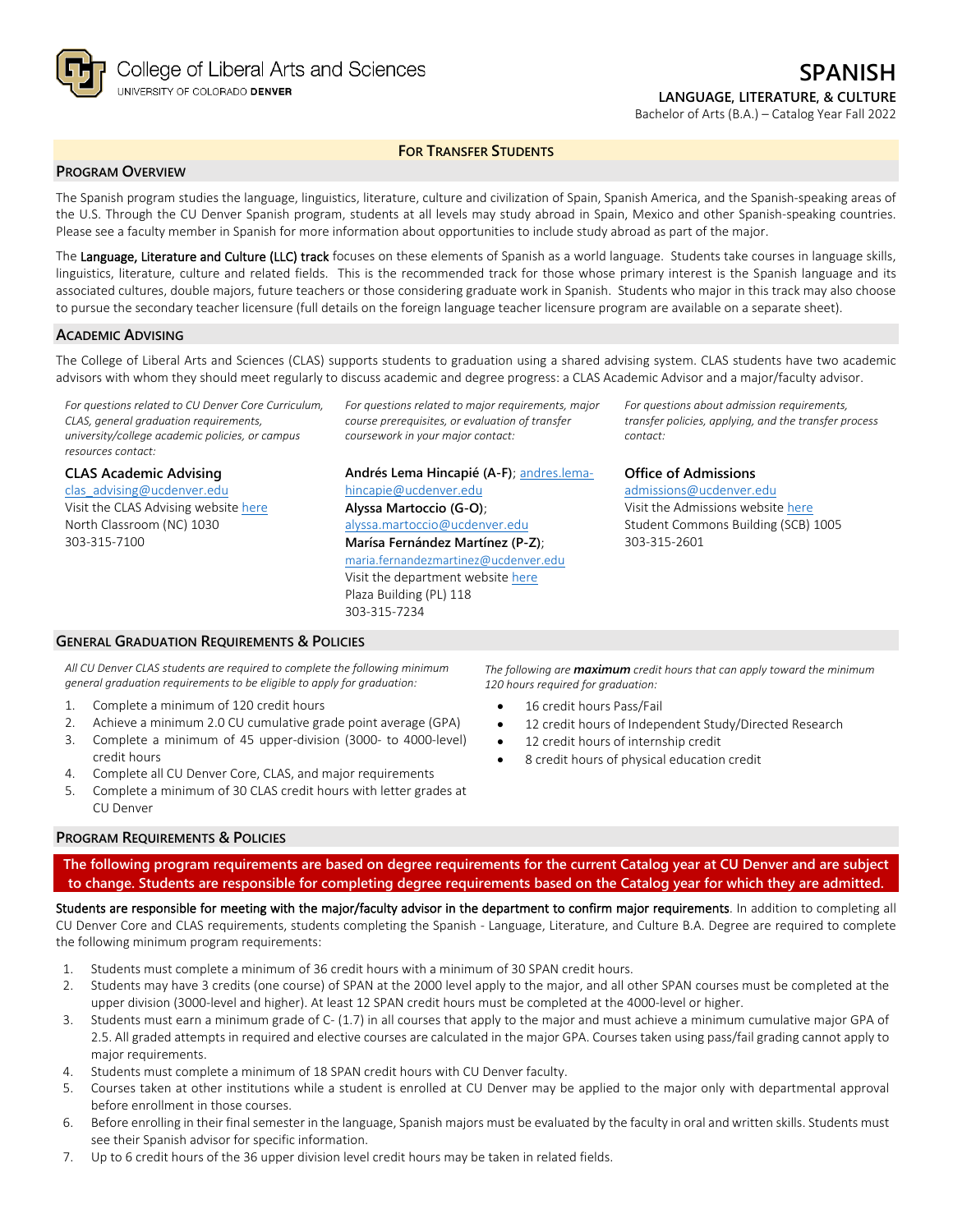

Bachelor of Arts (B.A.) – Catalog Year Fall 2022

### **FOR TRANSFER STUDENTS**

# **COURSEWORK THAT CAN BE COMPLETED AT PREVIOUS INSTITUTION**

The following is a "bucket" of requirements students can complete prior to transferring to CU Denver, including equivalent Colorado Community College System (CCCS) courses. To determine the equivalencies of courses to be completed at non-CU Denver institutions, students can visit [www.transferology.com](http://www.transferology.com/)**.** It is critical students connect with a CU Denver academic advisor to ensure planned courses will transfer *and* apply to CU Denver degree requirements. All non-CU Denver coursework must be completed with a C- or better to be eligible for transfer.

Students interested in completing an Associate (A.A. or A.S.) Degree or a Colorado Statewide Transfer Articulation Agreement or Degree with [Designation \(DWD\)](https://highered.colorado.gov/transfer-degrees) must work with their community/junior college academic advisor to create an academic plan that accounts for all degree or transfer articulation agreement requirements. Colorado Community College Students may also explore the option to complet[e Reverse Transfer](https://highered.colorado.gov/students/attending-college/colorado-reverse-transfer) at CU Denver.

| <b>CU Denver Requirements</b>                 | <b>CU Denver</b><br><b>Credits</b> | <b>CCCS Equivalent Courses &amp; Notes</b>                                                                                                                       | <b>CCCS</b><br><b>Credits</b> |
|-----------------------------------------------|------------------------------------|------------------------------------------------------------------------------------------------------------------------------------------------------------------|-------------------------------|
| <b>CU Denver Core Curriculum Requirements</b> | $34 - 40$                          |                                                                                                                                                                  |                               |
| ENGL 1020 - Core Composition I                | 3                                  | <b>ENG 1021</b>                                                                                                                                                  |                               |
| ENGL 2030 - Core Composition II               | 3                                  | <b>ENG 1022</b>                                                                                                                                                  |                               |
| Mathematics                                   | $3 - 4$                            | MAT 1240 recommended or GT-MA1                                                                                                                                   |                               |
| Arts                                          | 3                                  | SPA 2011 or GT-AH                                                                                                                                                |                               |
| <b>Humanities</b>                             | 3                                  | SPA 2012 or GT-AH or GT-HI                                                                                                                                       |                               |
| <b>Behavioral Sciences</b>                    | $3 - 4$                            | GT-SS                                                                                                                                                            |                               |
| Social Sciences                               | $3 - 4$                            | GT-SS or GT-HI <sup>*</sup>                                                                                                                                      |                               |
| Natural/Physical Science with lab             | $4 - 5$                            | GT-SC1                                                                                                                                                           |                               |
| Natural/Physical Science without lab or Math  | $3 - 5$                            | GT-SC2 or GT-MA1 (except the course used for Core Math) or GT-SC1                                                                                                |                               |
| <b>International Perspectives</b>             | $\overline{3}$                     | Additional GT-AH, HI, SS* (see note below)                                                                                                                       |                               |
| Cultural Diversity                            | 3                                  | To be completed at CU Denver. This requirement must be completed with an                                                                                         |                               |
|                                               |                                    | upper-division course and CCCS courses will not apply.                                                                                                           |                               |
| <b>CLAS Graduation Requirements</b>           | $15 - 29$                          |                                                                                                                                                                  |                               |
| CLAS Communicative Skills                     | 3                                  | COM 1150 or PHI 1013                                                                                                                                             |                               |
|                                               |                                    | e.g., SPA 1012 or ASL 1122                                                                                                                                       |                               |
| CLAS Second Language                          | $0 - 10$                           | Students have several options to fulfill this requirement. Please consult a CU<br>Denver CLAS Academic Advisor.                                                  |                               |
| <b>CLAS Humanities</b>                        | $\overline{3}$                     | Any transferrable LIT, HIS, HUM, or PHI course                                                                                                                   |                               |
| <b>CLAS Behavioral Sciences</b>               | $3 - 4$                            | Any transferrable ANT, COM, or PSY course (except GT-SC courses)                                                                                                 |                               |
| <b>CLAS Social Sciences</b>                   | $3 - 4$                            | Any transferrable ECO, ETH, GEO, POS, or SOC course (except GT-SC courses)                                                                                       |                               |
|                                               |                                    | GT-SC1                                                                                                                                                           |                               |
| CLAS Natural/Physical Science with lab        | $3 - 5$                            | If students complete only one science course with a lab for the CU Denver Core                                                                                   |                               |
|                                               |                                    | Curriculum, this course must have an associated lab.                                                                                                             |                               |
|                                               |                                    | The following courses are not required for the SPAN major; however, students                                                                                     |                               |
| <b>SPAN Prerequisite Courses</b>              | 16                                 | must demonstrate or achieve proficiency equivalent to SPAN 2120 at CU Denver                                                                                     |                               |
|                                               |                                    | in order to progress to SPAN major courses.                                                                                                                      |                               |
| SPAN 1010 Beginning Spanish I                 | 5<br>5                             | SPA 1011                                                                                                                                                         |                               |
| SPAN 1020 Beginning Spanish II                |                                    | SPA 1012<br>SPA 2011                                                                                                                                             |                               |
| SPAN 2110 Second Year Spanish I               | 3                                  | Course can fulfill CU Denver Core Arts                                                                                                                           |                               |
|                                               |                                    | SPA 2012                                                                                                                                                         |                               |
| SPAN 2120 Second Year Spanish II              | 3                                  | Course can fulfill CU Denver Core Humanities                                                                                                                     |                               |
|                                               |                                    |                                                                                                                                                                  |                               |
| Minimum Applicable Transfer Credits           | 60                                 | Students completing less than 60 applicable transfer credits will have additional<br>credits to complete at CU Denver. Students needing general elective credits |                               |
| Recommended:                                  |                                    | should consult a CU Denver CLAS Academic Advisor.                                                                                                                |                               |

*\**The applicability of Guaranteed Transfer (GT Pathways) courses to specific CU Denver Core Curriculum requirements requires completion of a block of five courses: two GT-AH courses; one GT-HI course; one GT-SS course; and one additional GT-AH, GT-HI, or GT-SS course.